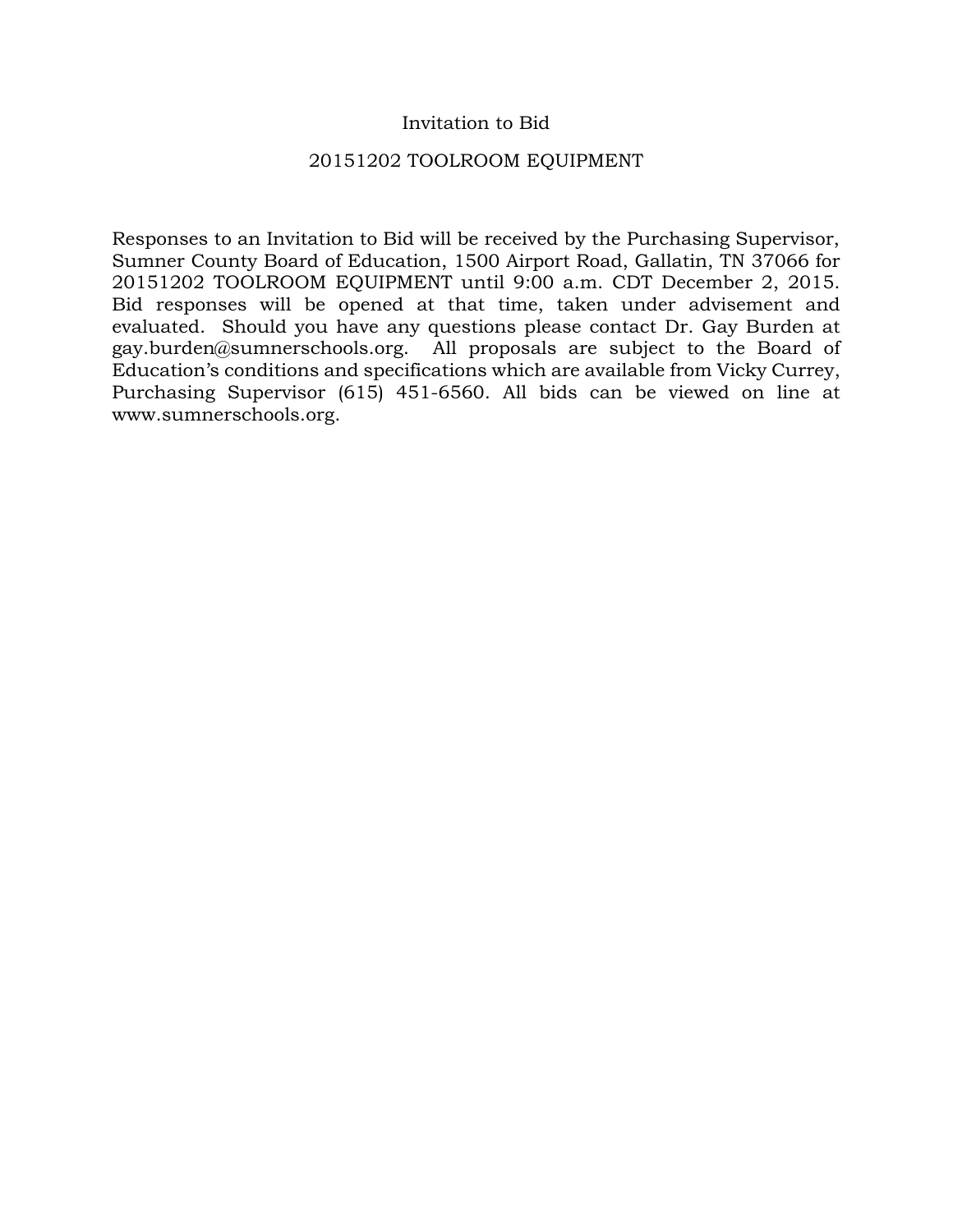#### **NOTICE TO RESPONDENTS**

Responses to an Invitation to Bid will be received by the Purchasing Supervisor in the SUPPORT SERVICE FACILITY CONFERENCE ROOM, Sumner County Board of Education, 1500 Airport Road Gallatin, TN 37066. They will be received until **9:00 A.M. Local Time DECEMBER 2, 2015** for **20151202 TOOLROOM EQUIPMENT**, at which time the responses will be opened, taken under advisement and evaluated. *BIDS WILL BE POSTED ON www.sumnerschools.org* 

#### **GENERAL REQUIREMENTS AND CONDITIONS**

-------------------------------------------------------------------------------------------------------------------------------

- 1. The Sumner County Board of Education reserves the right to accept or reject any and/or all responses in whole or in part, and to waive informalities therein.
- 2. Any responses received after the scheduled closing time for the receipt for responses will not be considered.
- 3. If a mistake is discovered after the responses are received, only the Sumner County Board of Education may allow the respondent to withdraw the entire response.
- 4. Partial payments will not be approved unless justification for such payment can be shown. Terms will be net 30 days.
- 5. Payment will not be made until the said **20151202 TOOLROOM EQUIPMENT** are inspected and approved as meeting all specifications by persons appointed by the Sumner County Board of Education.
- 6. Responses submitted must be in a sealed envelope and marked on the outside as follows: **RESPONSE: 20151202 TOOLROOM EQUIPMENT DEADLINE: DECEMBER 2, 2015 @ 9:00 A.M.**
- 7. Facsimile responses will not be considered.
- 8. If a successful bidder violates any terms of their bid, the contract, school board policy or any law they may be disqualified from bidding for a period of two years for minor violations or longer for major violations. Bids from disqualified bidders will not be accepted during the period of disqualification.
- 9. Prices quoted on the response (if any) are to be considered firm and binding until the said **20151202 TOOLROOM EQUIPMENT** are in the possession of the Sumner County Board of Education.
- 10. No purchase or contract is authorized or valid until the issuance of a Board Purchase Order in accordance with Board Policy. No Board Employee is authorized to purchase equipment, supplies or services prior to the issuance of such a Purchase Order.
- 11. Any deviation from these stated terms, specifications and conditions must be coordinated with and approved in writing by the Purchasing Supervisor, Vicky Currey (615) 451-6560.
- 12. All bids that exceed \$25,000 must have the Company Name, License Number, Expiration Date thereof and License Classification of Contractor listed on outside of sealed envelope. As required by State of Tennessee Code Annotated 62-6-119.
- 13. The awarded bidder will be required to post a performance and payment bond in the amount of 25% of the contract price if it exceeds \$100,000 as stated by State of Tennessee Code Annotated 12-4-201.
- 14. If the project cost in excess of \$25,000 a performance bond must be secured by the requesting party in an amount equal to the market improvement value.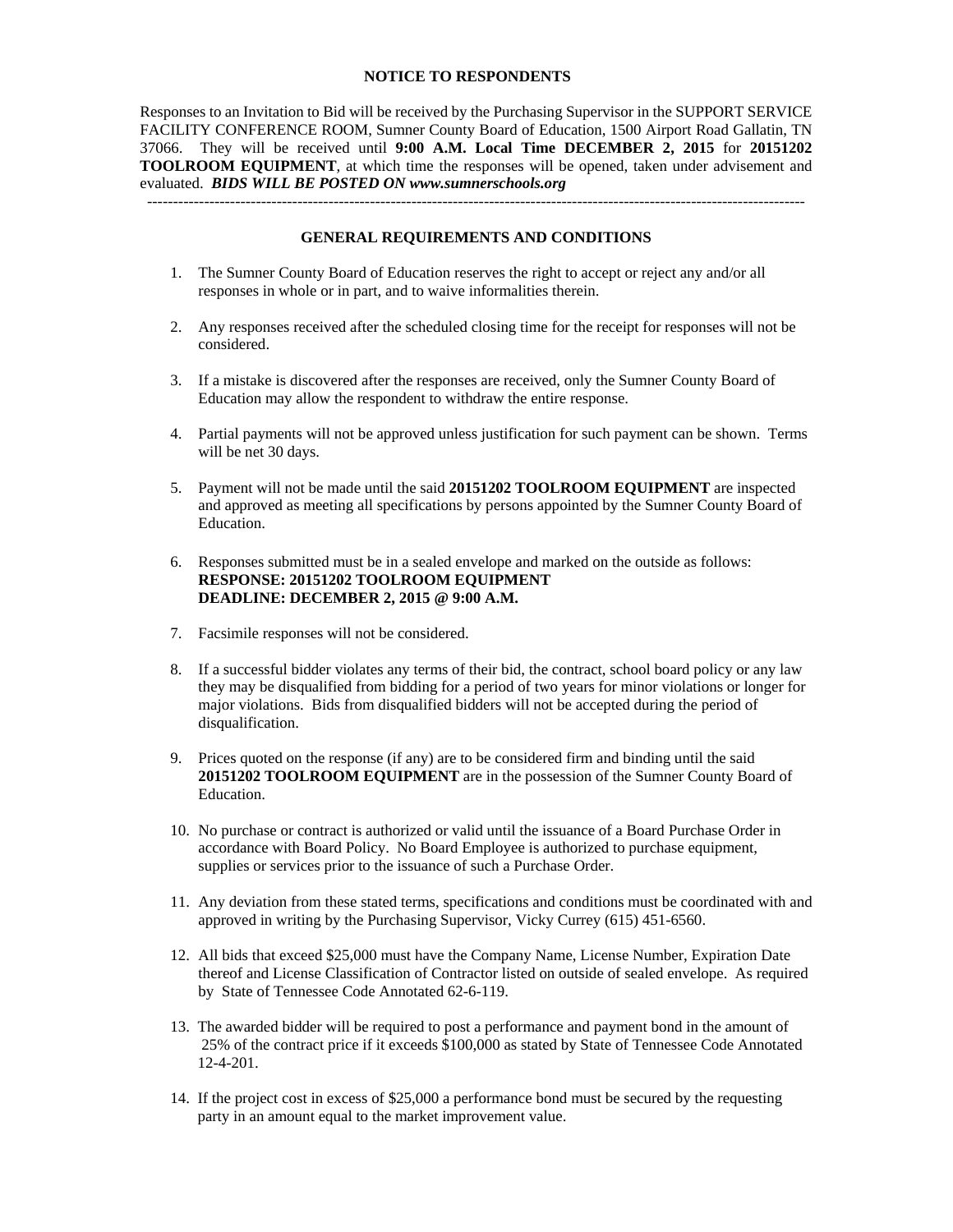## **20151202 TOOLROOM EQUIPMENT**

The Sumner County Board of Education, herein known as "School System", is soliciting bids for the purchase of three (3) pieces of toolroom equipment. The bid shall include cost for the equipment, setup and delivery. The bid must be valid for a period of ninety (90) days for evaluation and award. The bid shall be made available to all other Sumner County Government departments.

**Purchasing Staff Contact: Bid Specifications Contact:** Vicky Currey – Purchasing Supervisor Dr. Gay Burden – CTE Coordinator (615) 451‐6560 (615) 451‐5227

gay.burden@sumnerschools.org

The following specifications are based off information gathered on specific product offerings. The School System shall accept bids for equivalent equipment. The bidder must include detailed equipment specifications. The bidder is encouraged to list, on a separate page, all accessories available for the specified equipment and include a cost. Any exceptions to the bid specifications must be noted. The School System shall be responsible for electrical connection.

### **Delivery Instructions**

- Delivery must be scheduled seventy-two (72) hours prior.
- Delivery includes unloading and set in place

### **CNC Mill**

| Delivery Address: | <b>Gallatin High</b>    |  |
|-------------------|-------------------------|--|
|                   | Attn: Mike Madison      |  |
|                   | 700 Dan P. Herron Drive |  |
|                   | Gallatin, TN 37066      |  |

Haas Automation Inc. Model No. TM‐1P

Options: Rigid Tapping Model No. RTAPMM

> 24 Pull Studs, CT40 Model No. PS24CT

 Techniks Tooling Package Model No. TP‐C40‐Q415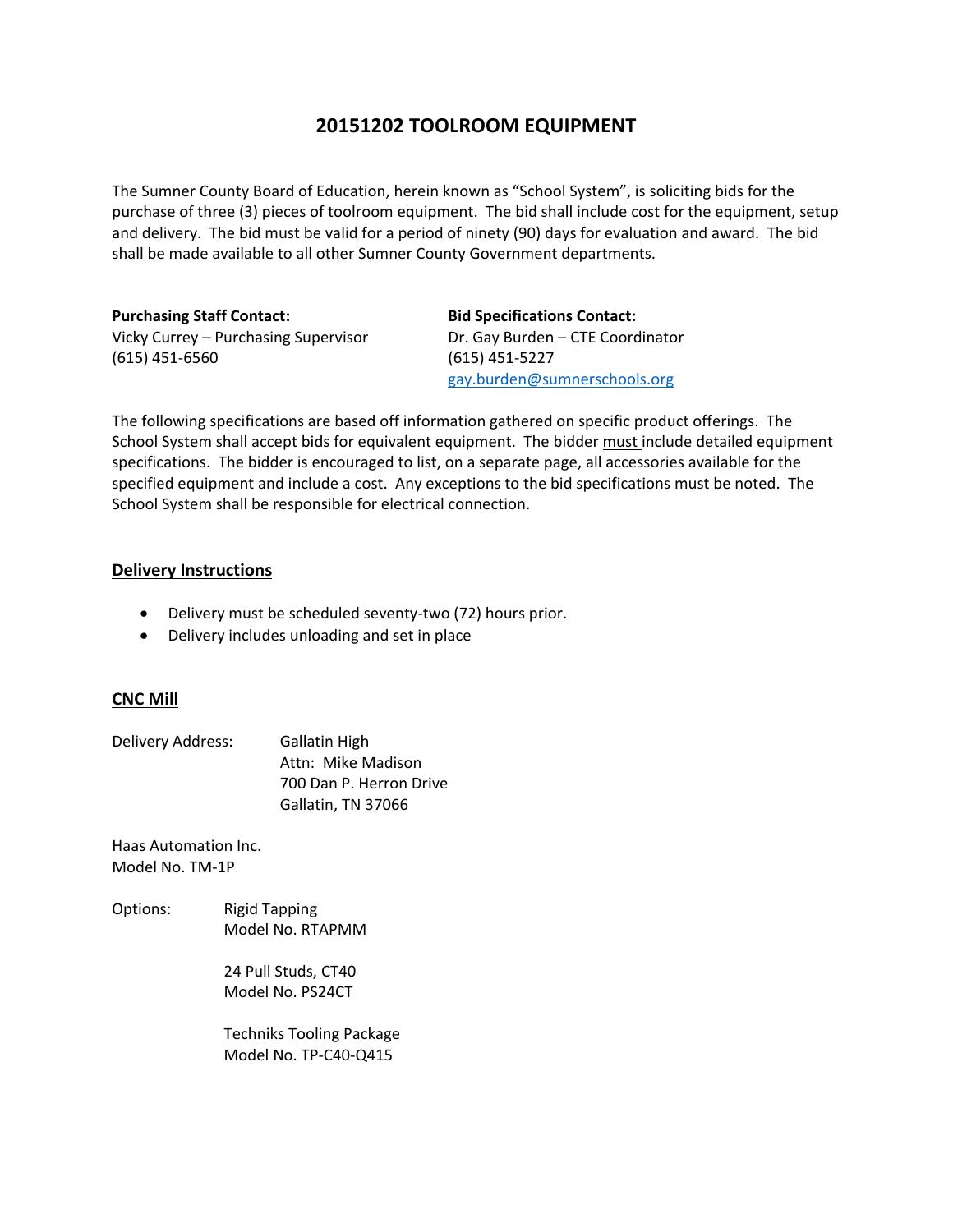# **Lathe**

| Delivery Address:                           | Portland High<br>Attn: Josh Searcy<br>600 College Street<br>Portland, TN 37148                                                                                                                                                                                                                                                     |  |  |
|---------------------------------------------|------------------------------------------------------------------------------------------------------------------------------------------------------------------------------------------------------------------------------------------------------------------------------------------------------------------------------------|--|--|
| Birmingham Machines<br>Model No. YCL-1440GH |                                                                                                                                                                                                                                                                                                                                    |  |  |
| Must be equipped with:                      | 6" 3 Jaw Chuck<br>8" 4 Jaw Chuck<br>12" Face Plate<br>3-3/4" Steady Rest<br>Follow Rest (Roller Type)<br><b>Thread Chasing Dial</b><br>(2) Dead Centers<br><b>Reducing Headstock Sleeve</b><br>Removable Gap<br><b>Full Length Splash Guard</b><br>Chip Tray<br>Foot Brake<br>Halogen Work Light<br><b>Coolant System</b><br>Stand |  |  |

# **Knee Mill**

| Delivery Address: | Portland High      |  |
|-------------------|--------------------|--|
|                   | Attn: Josh Searcy  |  |
|                   | 600 College Street |  |
|                   | Portland, TN 37148 |  |

Birmingham Machines Model No. BPV‐1054‐C

Must be equipped with: Tool Box 1 Set

 Front Chip Guard 1 Pc Read Chip Guard 1 Pc Draw Bar 1 Pc One Shot Lube